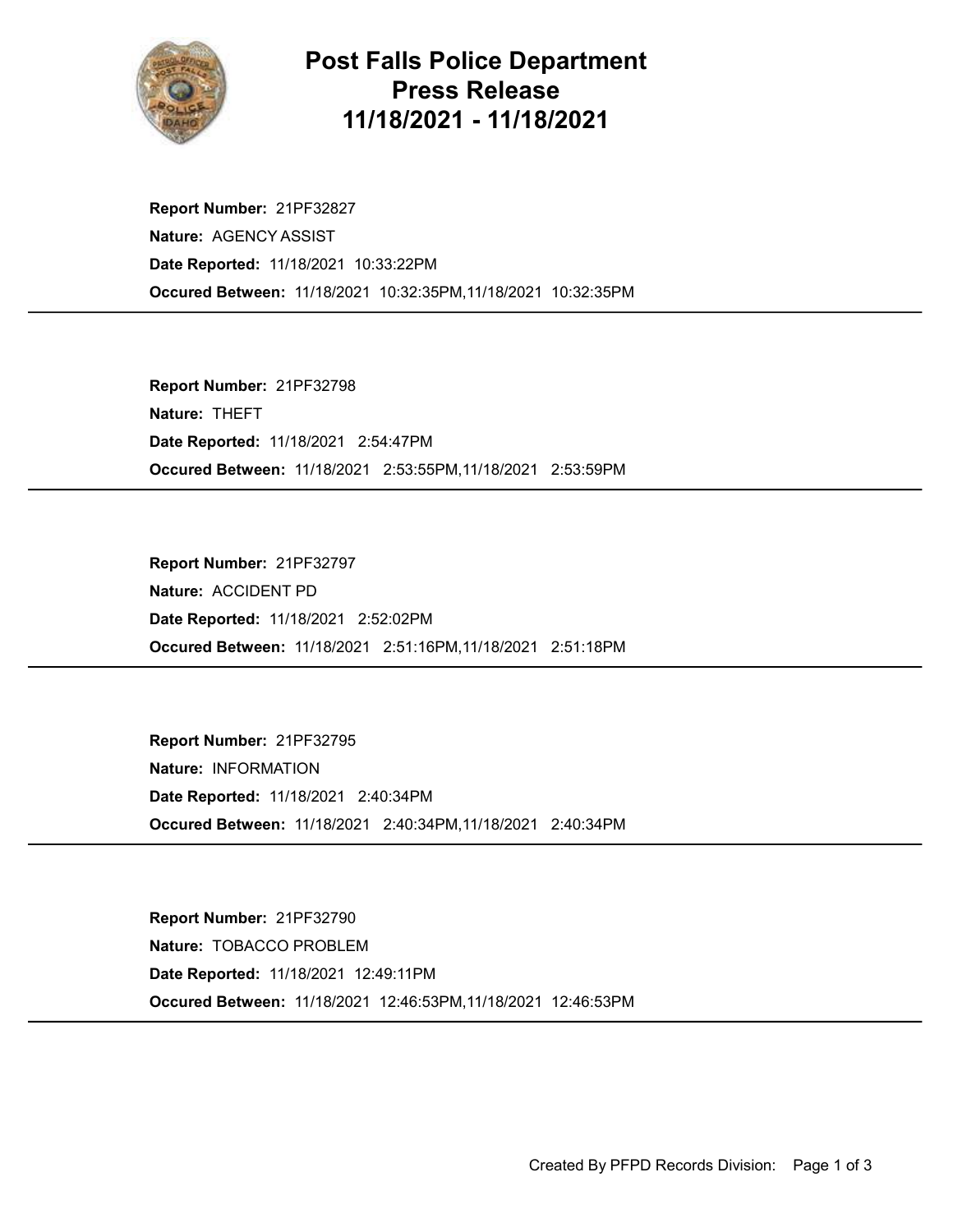Occured Between: 11/18/2021 11:17:50AM,11/18/2021 11:17:50AM Report Number: 21PF32784 Nature: AGENCY ASSIST Date Reported: 11/18/2021 11:18:21AM

Occured Between: 1/22/2020 8:00:00AM,11/18/2021 10:55:04AM Report Number: 21PF32782 Nature: CITIZEN ASSIST Date Reported: 11/18/2021 11:03:24AM

Occured Between: 11/18/2021 10:57:08AM,11/18/2021 10:57:08AM Report Number: 21PF32781 Nature: TRAFFIC OFFENSE Date Reported: 11/18/2021 10:58:50AM

Occured Between: 11/18/2021 10:54:27AM,11/18/2021 10:54:27AM Report Number: 21PF32780 Nature: TRAFFIC OFFENSE Date Reported: 11/18/2021 10:56:56AM

Occured Between: 11/18/2021 8:09:07AM,11/18/2021 8:09:07AM Report Number: 21PF32774 Nature: FRAUD Date Reported: 11/18/2021 8:12:00AM

Occured Between: 11/18/2021 12:57:51AM,11/18/2021 12:57:51AM Report Number: 21PF32757 Nature: BURG IN PROGRES Date Reported: 11/18/2021 12:59:29AM